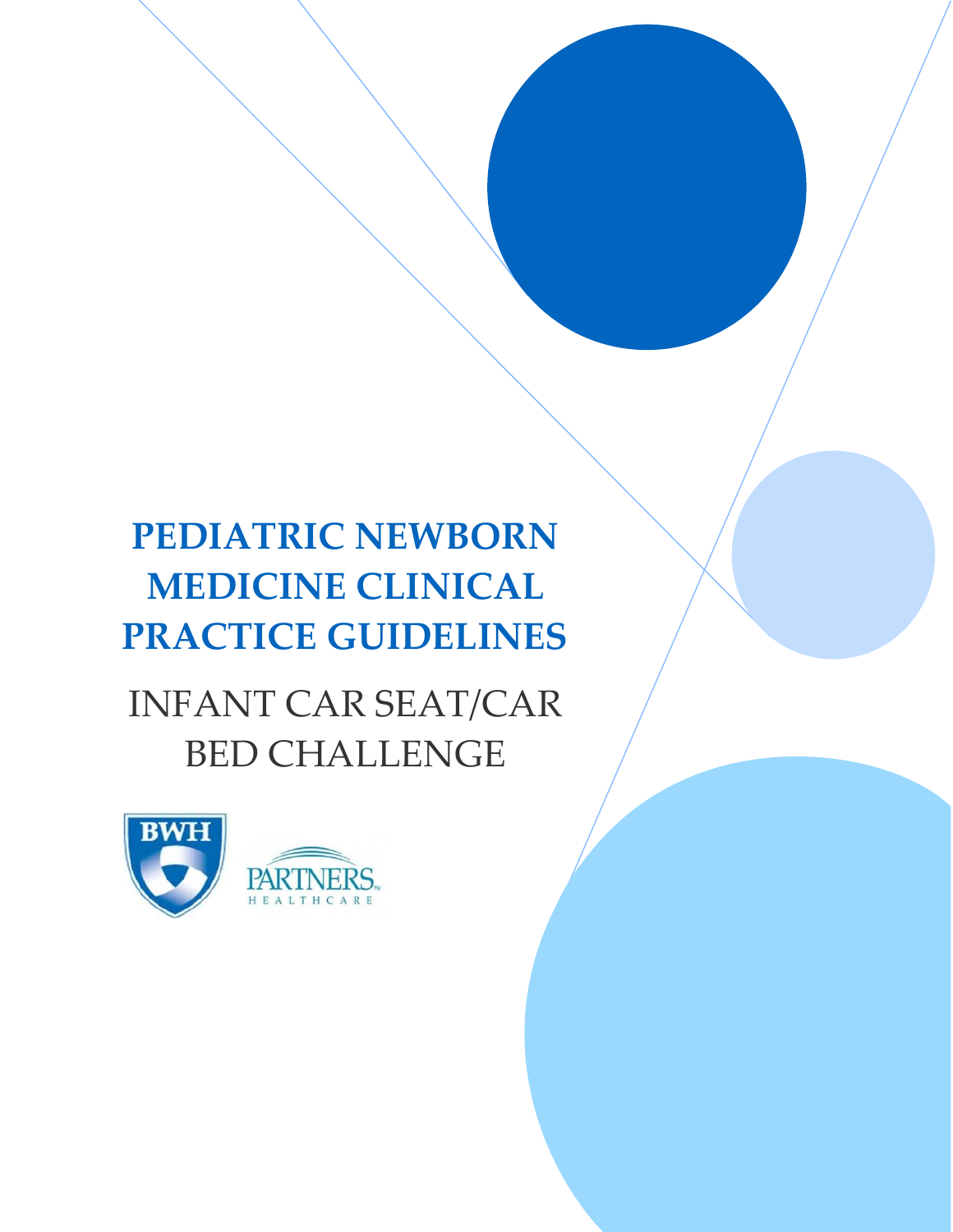

# **Clinical Practice Guideline:**

## **Points of emphasis/Primary changes in practice:**

1. All infants meeting outlined criteria must be challenged for safety to travel in a car seat or car bed.

2. Providers may order testing on babies for other criteria not specified in this CPG and should record their rationale in the EHR.

**Rationale for change:** Car Seat and Car Bed Challenge procedures have previously been documented as a Nursing PPG. Given that multiple disciplines participate in counseling, testing, and documenting these procedures, we are now providing a multidisciplinary CPG.

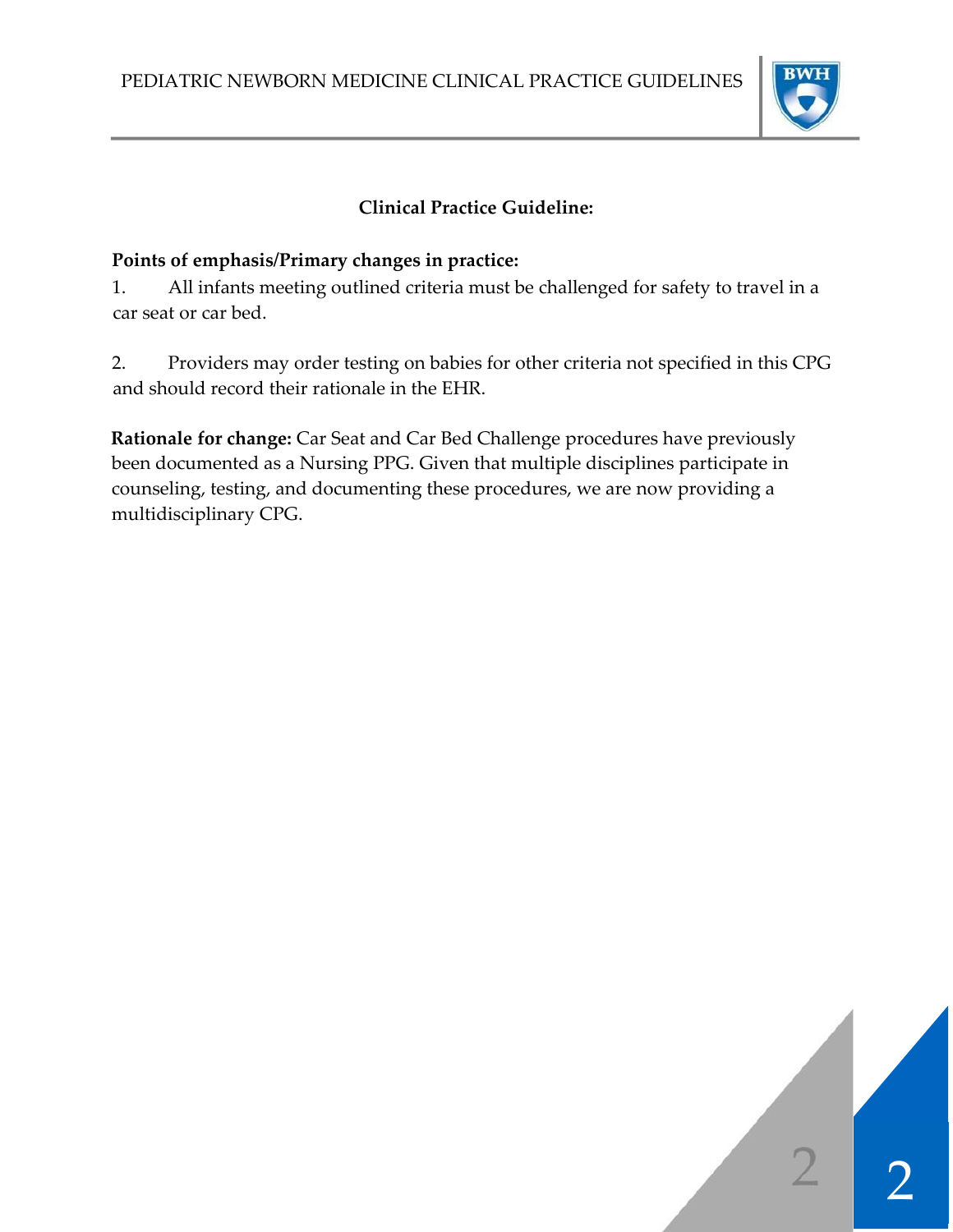

| <b>Clinical Guideline</b><br><b>Name</b> | <b>Clinical Practice Guideline</b>                                                                                                                                         |
|------------------------------------------|----------------------------------------------------------------------------------------------------------------------------------------------------------------------------|
| <b>Effective Date</b>                    |                                                                                                                                                                            |
| <b>Approved By</b>                       | Department of Pediatric Newborn Medicine Clinical Practice Council:<br>Revision 12/2020<br>CWN PPG $\_10/10/18$<br>BWH SPP Steering _10/17/18<br>Nurse Executive Board/CNO |

#### **I. Purpose**

To provide policies, guidelines/information, and procedures for infant car seat/car bed challenge.

**II.** All CPGs will rely on the **NICU Nursing Standards of Care**. All relevant nursing PPGs are listed below.

WNH Standard Policy Statements WNH H.1 CWN Hand‐Off Communication WNH T.4 Infant Transport NICU/SCN M.2 Monitoring WNH I.1 Infant Identification WNH R.4 Newborn Rapid Response and Infant Codes

#### **III. Scope**

#### **Who to Challenge**

All Infants:

- 1. <37 weeks gestation at birth
- 2. Birth weight <2500 grams
- 3. Per Licensed Independent Provider (LIP) order, depending on clinical indications.

## **IV**. **Guidelines**

Where and How to Challenge

All Infants:

- 1. The car seat must be assembled by parent(s) prior to challenge.
- 2. Infants must be challenged in the car seat brand intended for use at discharge.

 $\begin{array}{c|c} 3 \end{array}$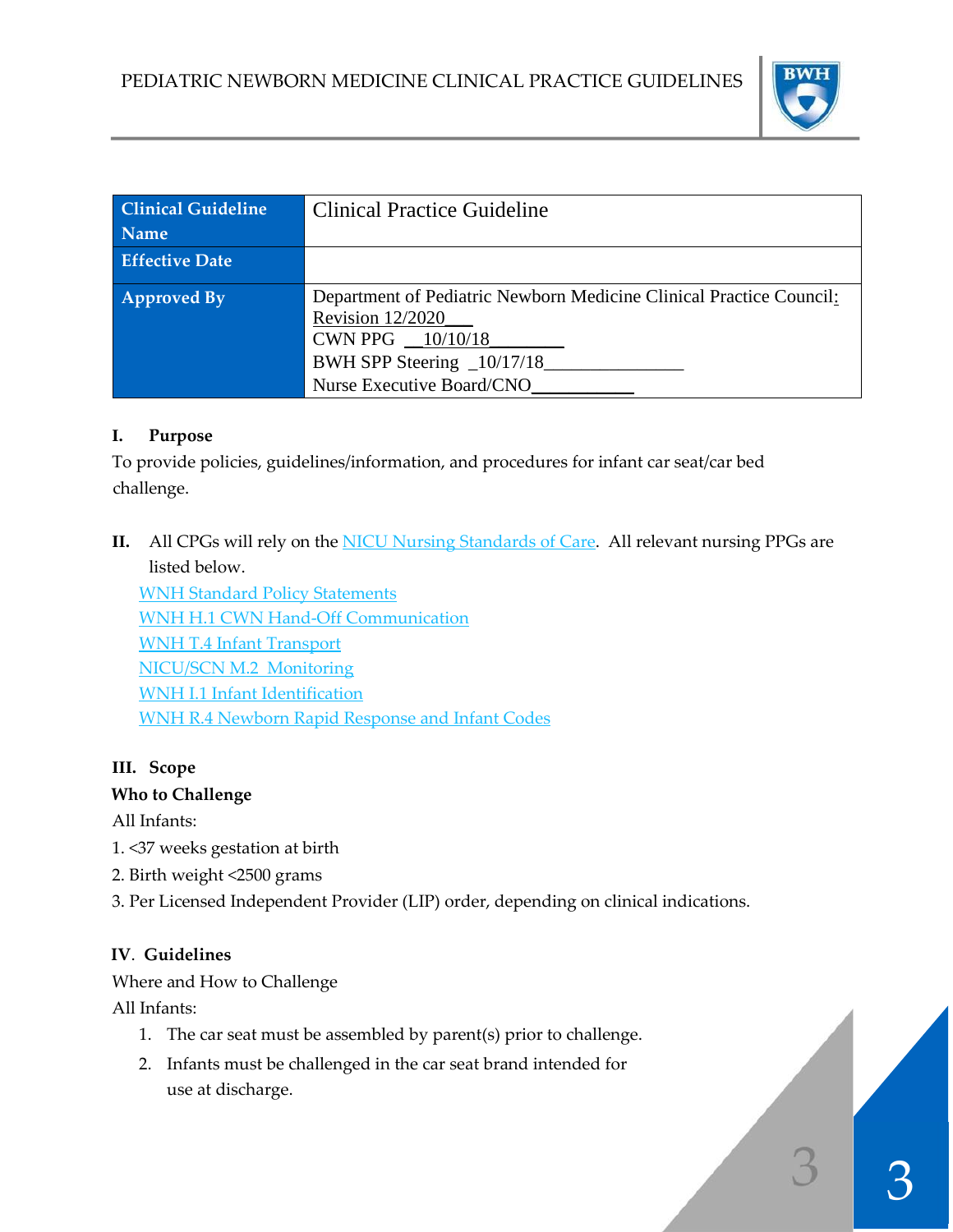

- 3. The car seat base will be used for challenging, when readily available.
	- The parent(s) will NOT be asked to remove a professionally installed base.
- 4. **The car seat used for challenging MUST be approved for infant's weight according to package instructions. For example, if a baby weighs 4 lbs 1 oz, the car seat must be approved for infants <5 lbs.** 
	- **Infants in Well Baby Nursery** will use birth weight as the weight for car seat/car bed challenge, as any weight changes from birth weight in this population are transitory.
	- **Infants in the NICU** will use current weight as weight for car seat/car bed challenge. Birth weight is used for car seat/car bed challenge when current weight is less than birth weight.
	- Document car seat/car bed manufacturer information and seat measurements/safety features in appropriate flowsheet in electronic health record (EHR)
- 5. **Car seat/car bed challenge will be done for a minimum of 90 minutes or the length of the car ride home (up to 2 hours maximum) if the ride home is longer than 90 minutes.**
- 6. Infant must be continuously monitored on a cardio respiratory AND an oxygen saturation (O2 sat) monitor with documentation q15 minutes and with any cardio respiratory event.
- 7. A rapid response should be called for any concern regarding the baby's clinical status while performing the test in the Well Baby Nursery.

NICU Infants:

- 1. The infant will not be challenged sooner than 1‐2 days prior to the infant's anticipated discharge.
- 2. The RN assigned to an eligible NICU infant will perform the car seat/car bed challenge.

Well Baby Nursery (WBN) Infants

- 1. Infant must be brought in a bassinet to testing area (i.e. not strapped in the car seat) with appropriately sized car seat adjusted for infant.
- 2. Car seat challenge should be performed as soon as practically possible after the infant is 24 hours old.

 $\frac{1}{4}$ 

4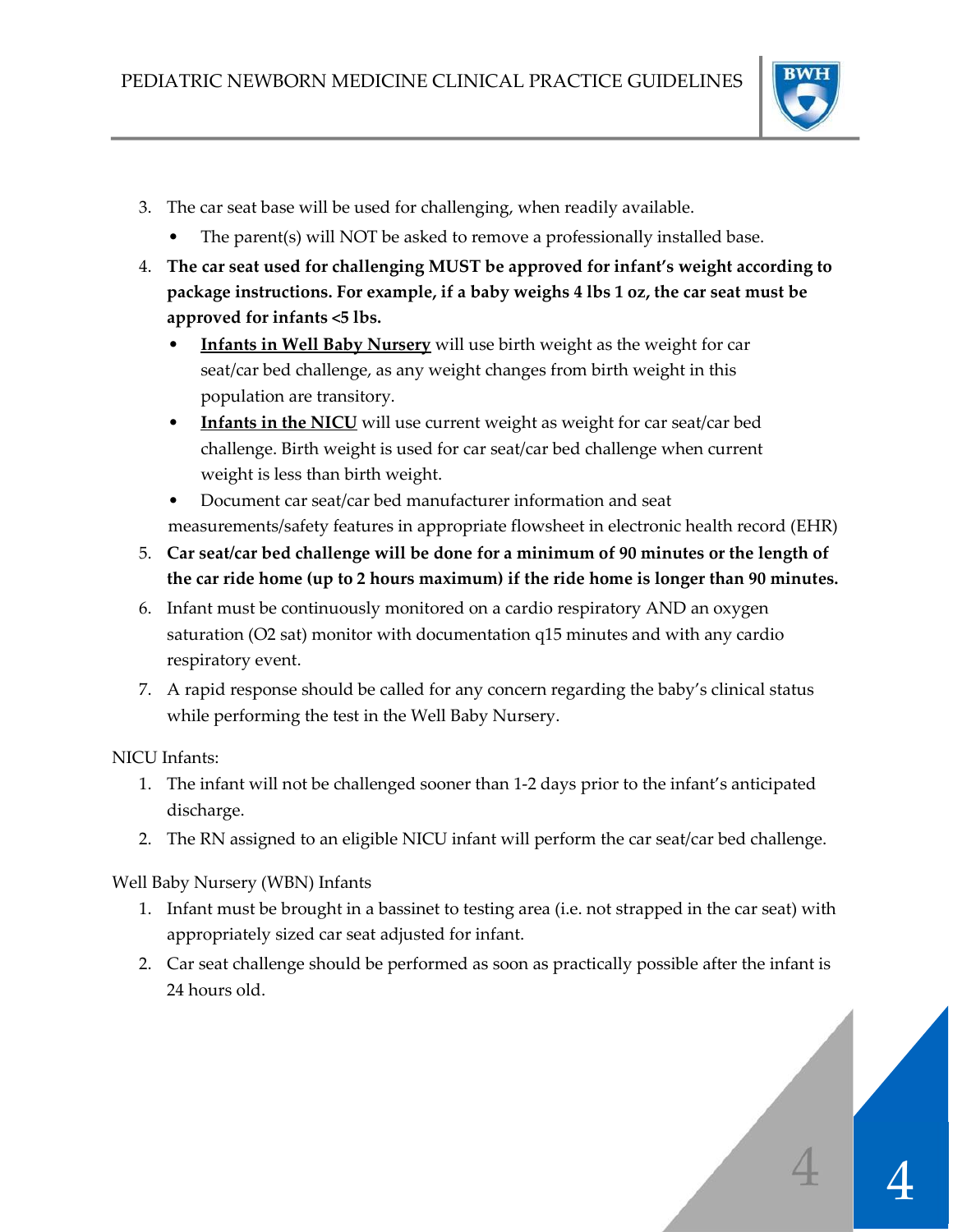

Failed car seat challenges:

a. **Babies weighing ≥ 5 lbs**

If the baby fails the car seat challenge, (s)he should be removed immediately from the car seat and placed on a warming table or in the bassinet with all monitoring devices still in place. If there are ongoing abnormalities after being removed from the car seat or if repeated desaturations are noted while baby is on pulse oximetry awaiting transfer, a Rapid Response should be activated. If vital signs return to normal after being removed from the car seat, the infant may remain on only a pulse oximeter while awaiting transfer to NICU for recovery monitoring and the car bed challenge. Transfer to NICU should occur within 30 minutes. Baby will be given a 2 hour period of recovery after the failed car seat challenge, remaining monitored in the bassinet or on a warming table and including a monitored feeding. If vital signs are stable, the car bed challenge will then be conducted.

b. **Babies weighing < 5 lbs** 

**As of November 2020, the <5lb carbed is now available again and infants who fail their carseat test should be tested in the <5lb carbed prior to discharge.** Please note: IF there is NO car bed available for purchase approved for use with infants under 5 pounds, those infants who fail their car seat challenge must remain hospitalized until either; a. they reach a weight of 5 pounds; or b. they pass a re‐attempt of the car seat challenge.

If the baby fails the car seat challenge, (s)he should be removed immediately from the car seat and placed on a warming table or in the bassinet with all monitoring devices still in place. If there are ongoing abnormalities after being removed from the car seat or if repeated desaturations are noted while baby is on pulse oximetry awaiting transfer, a Rapid Response should be activated. If vital signs return to normal after being removed from the car seat, the infant may remain on only a pulse oximeter while awaiting transfer to NICU for safety monitoring. Transfer to NICU should occur within 30 minutes. Baby will be given a 2 hour period of safety monitoring after the failed car seat challenge, including a monitored feeding. If vital signs are stable, the baby will return to the mother-baby unit for ongoing care and a repeat car seat challenge will be conducted in 48 hours in the NICU triage area. If there are abnormalities on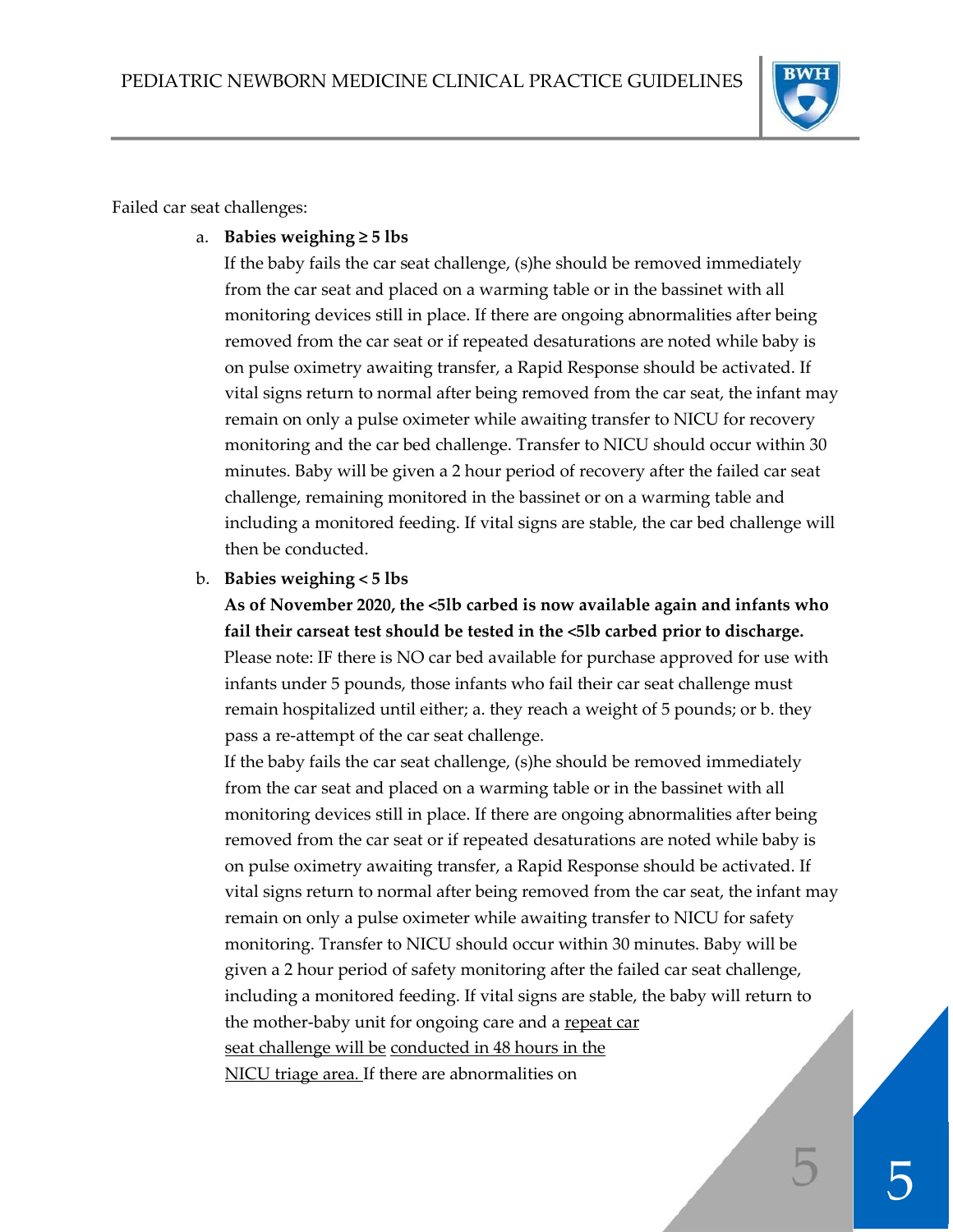

monitoring, the infant will be admitted to the NICU for ongoing care.

#### Car Bed Challenge for All Infants

- 1. If infant passes the car bed challenge, they will be discharged home in the car bed. Infants who must use a car bed for travel should not use other upright equipment (e.g. infant swings, slings, infant carriers), until approved by their PCP.
- 2. Car beds(>5lbs only) are available for purchase at the BWH gift shop. Both sizes (<5 lbs and >5 lb) are available through M&M Medical Supply. The NICU or postpartum NIC can be contacted to dispense a car bed provided by M&M Medical Supply(available in the nurse director's offices). Parents should then call 1‐877‐966‐6337 to provide payment information.
- 3. Just as with a carseat, parents should review the instruction manual provided with the carbed on correct use and installation to their vehicle.
- 4. Infants who fail a car bed challenge will be admitted to the NICU for a period of observation and evaluation
- 5. Information on transitioning from a car bed to a car seat once the infant's cardiorespiratory system matures is not well established. Parent(s) should be instructed to talk with their PCP prior to changing from car bed to a car seat. Families can also be referred to the Car Seat Re‐challenge Clinic at the Center for Healthy Infant Lung Development, Boston Children's Hospital. Phone: 617‐355‐1900.

#### Provider Documentation

Once a car seat or car bed challenge has been completed, the RN will notify the LIP caring for the baby of the result. The LIP will enter a note in the EHR with his/her interpretation of the car seat/bed challenge. The note should reflect that the car seat/bed challenge included continual nursing observation and continuous recording of pulse oximetry and monitoring of heart rate and respiratory rate and interpreted the findings. Epic Smart Phrases (.NBCARSEATCHARGE, .NBCARBEDCHARGE, and .CARSEATBWH for NICU patients) are available to assist with this documentation.

#### Re‐challenging for All Infants

If an infant has previously passed a car seat/car bed challenge and then has a change in their clinical condition that requires further hospitalization (e.g. new onset of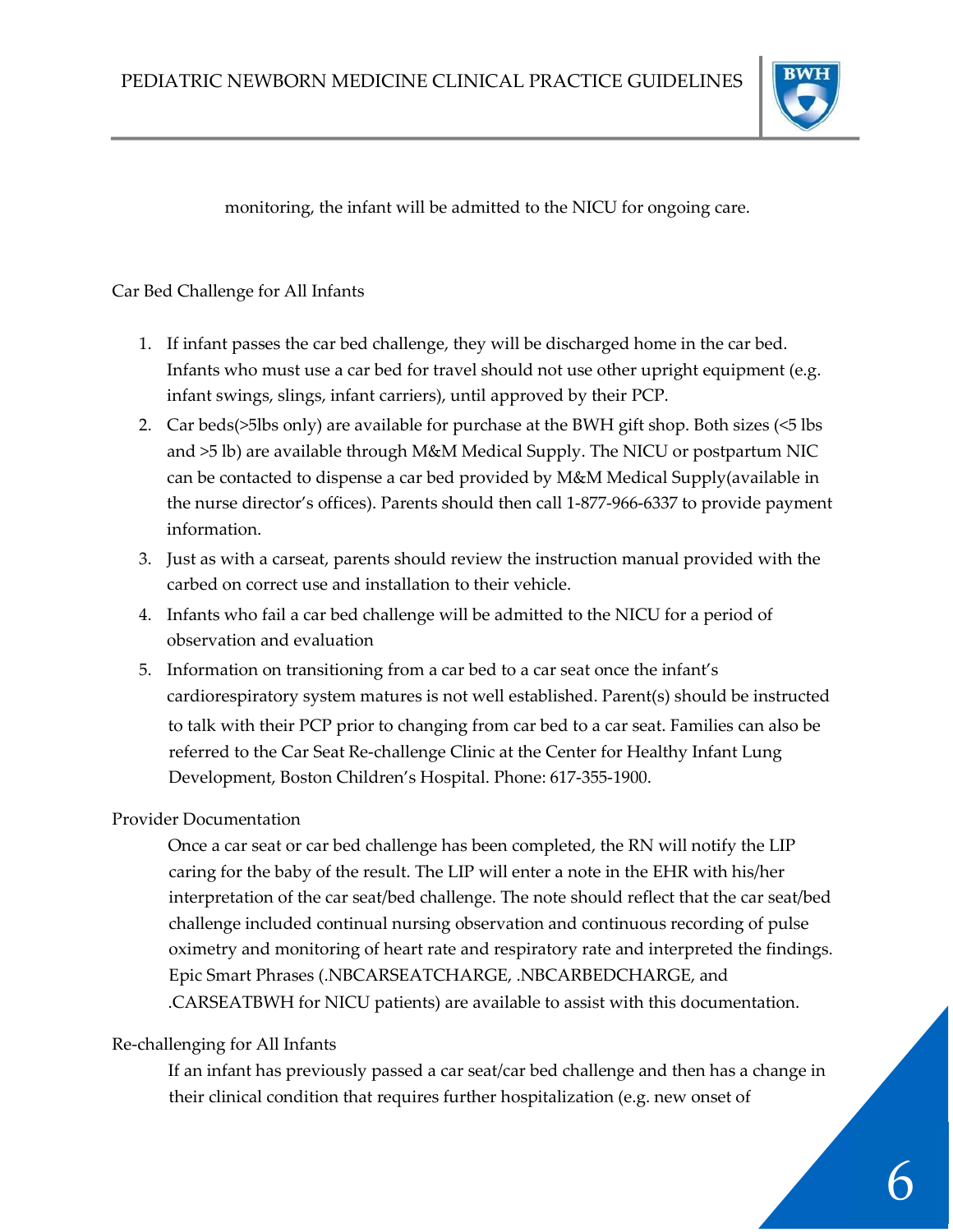

6

apnea/bradycardia), they must be re‐challenged in a car seat or car bed based on clinical judgment of the care team prior to discharge.

Parent Education

- 1. The RN caring for an infant who is being car seat/car bed challenged will review with the parents(s):
	- Seat adjustment with parents.
	- Safe Ride News Publications.
	- Any props necessary for infant, e.g. side roll, etc.
- 2. For car rides home that are > two hours in length, parent(s) will be advised to stop every two hours and remove infant from car seat/car bed for 10‐15 minutes.
- 3. Infants who must use a car bed for travel should not use other upright equipment (e.g. infant swings, slings, infant carriers), until approved by their PCP.

Family Resources:

- Car Seat Re‐challenge Clinic Center for Healthy Infant Lung Development, Boston Children's Hospital. Phone: 617‐355‐1900
- Safe Ride News Publication (current) "Car Safety for Tiny Babies and Low Birth Weight Babies Need Special Care"
- Safe Ride News Publication (current), "Installing Your Child's Car Seat Tightly -Latch, Tethers, and Seat Belts Explained"
- Safe Ride News Publication (current) "This is the Way the Baby Rides: Using a Car Seat for your New Baby"

## **PROCEDURE**

- 1. Avoid testing on day of discharge, whenever possible.
- 2. Equipment:
	- Cardio respiratory monitor
	- Oximeter
	- Infant's own car seat (testing car seat and car bed available in NICU if necessary ‐ if the infant passes the car seat/car bed challenge in that seat, the parent(s) must buy that specific car seat/car bed.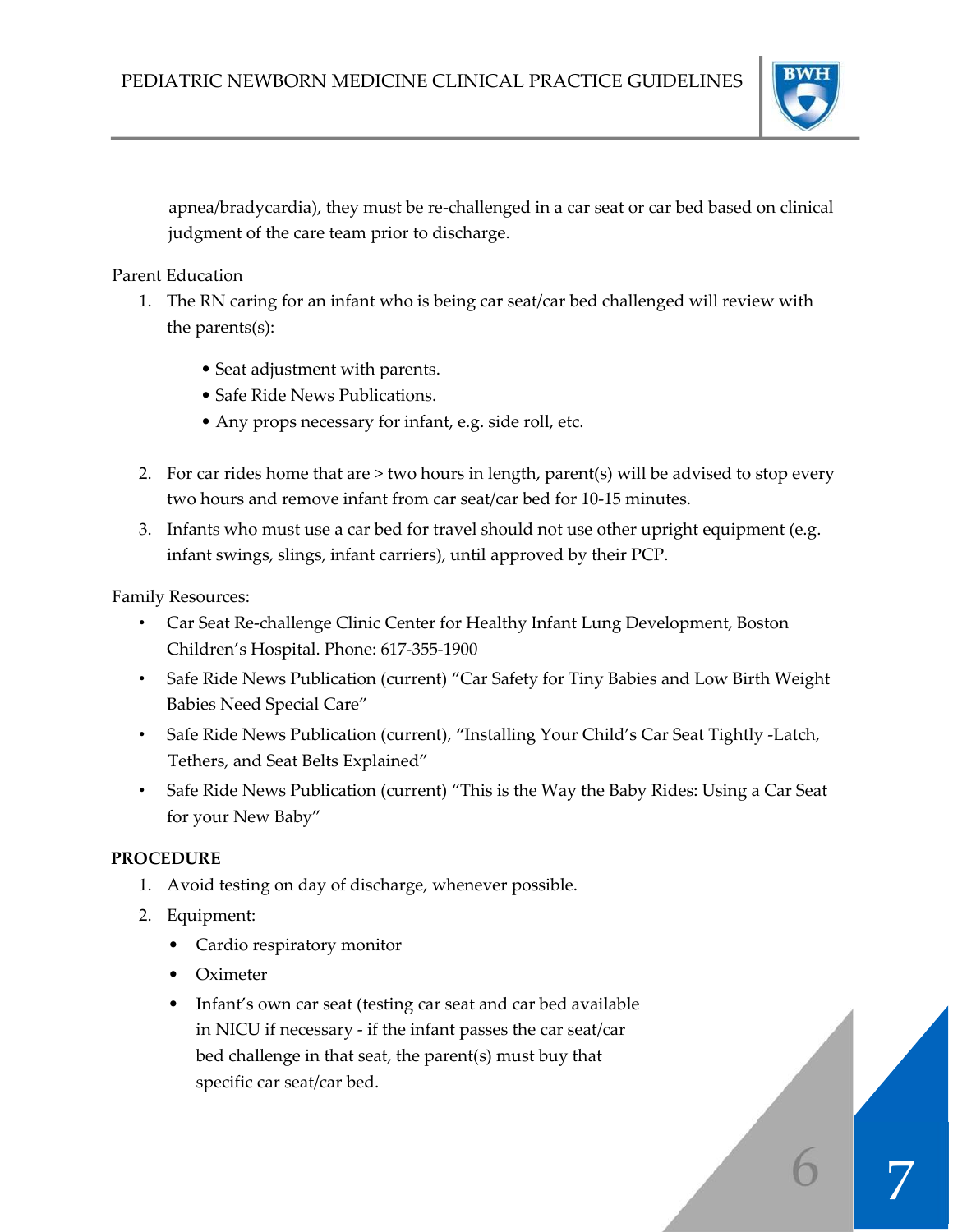

- 3. Ask parent(s) to bring car seat into hospital at least 1‐2 days prior to discharge for NICU babies and as soon as possible after delivery for WBN babies to avoid delay in challenging
	- Ask parent(s) to take car seat out of the box (if brand new), adjust to fit infant, and remove any items not included with car seat by manufacturer.
	- Base should be used with testing if readily available. If no base will be used or it is not readily available, then it is not necessary to test with base
	- Many "head support" systems may decrease the safety by introducing slack into the harness straps
- 4. Check measurements/safety features of car seat for proper fit. Measure seat for:
	- Less than  $5\frac{1}{2}$  inches from crotch to back of seat
	- Retainer clip is at level of axilla
	- Safety harness lock
	- **Car seats are required to have an expiration date per manufacturer's guidelines. Please review each individual car seats expiration date to determine if the seat used for the car seat challenge is within the acceptable range.**
	- Seat partially reclines to 45-degree tilt
	- Shoulder strap is at or below level of shoulders
	- Shoulder strap should be 10 inches or less from the slots to the bottom of the seat
- 5. Secure infant in the car seat.
- 6. Check for proper positioning of head and neck. Proper positioning is described in car seat information book and Safe Ride News publications. Document use of blanket rolls (between legs, right side, left side or both sides)
- 7. Place infant on O2 sat monitor AND cardio respiratory monitor for a minimum of 90 minutes or max of 2 hours.
- 8. **A "FAILED" car seat/car bed challenge will be SPECIFICALLY defined as any of the following:** 
	- **a. O2 sat <90% for ≥10 seconds.**
	- **b. HR<80 lasting ≥10 seconds.**
- 9. Assess and document HR and oxygen saturation during challenge and interpret result as PASS or FAIL.
- 10. Document the following: